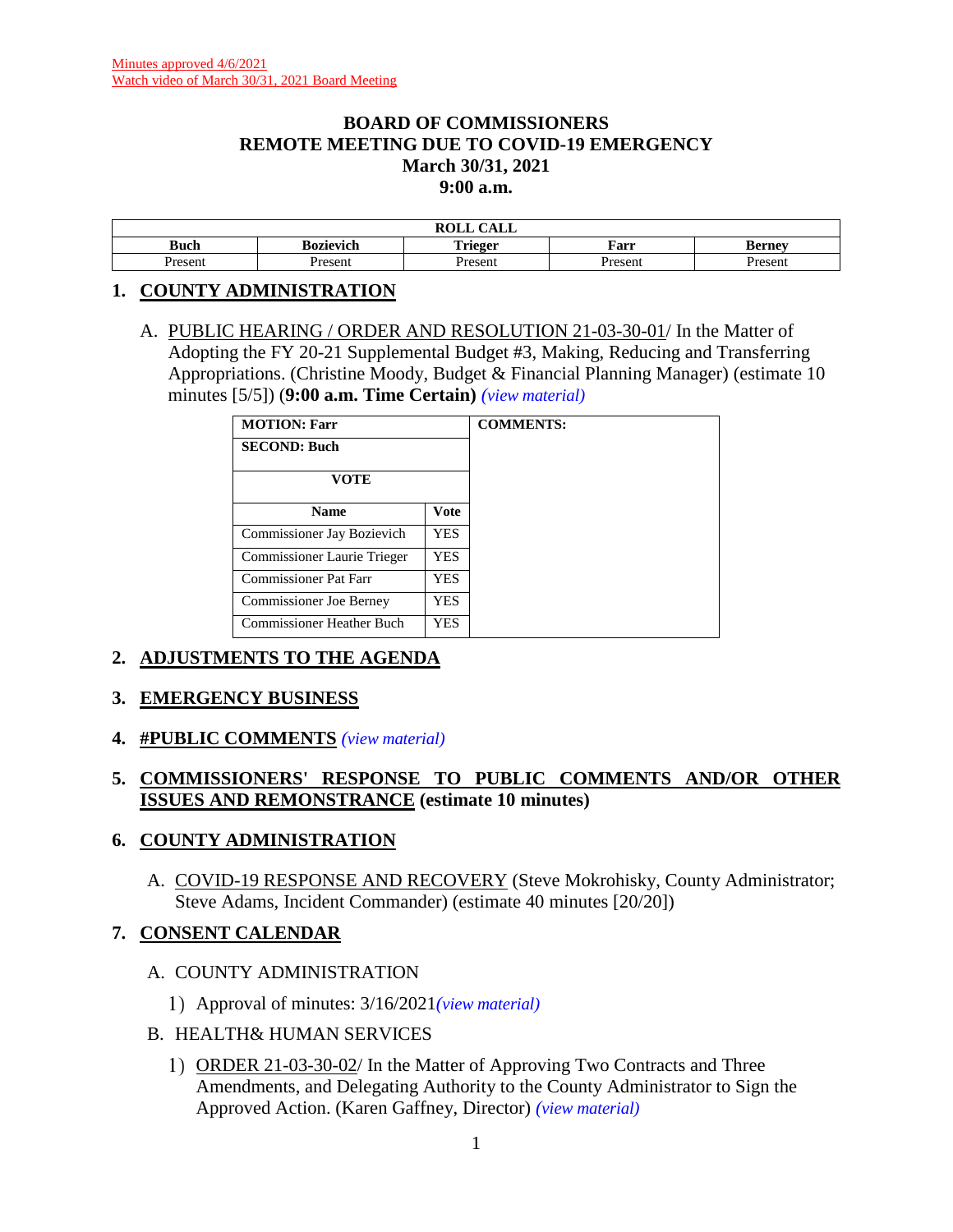- ORDER 21-03-30-03/ In the Matter of Awarding a Project to Laurel Hill Center for Supportive Services Staffing for The Nel Housing First Project. (Karen Gaffney, Director) *(view [material\)](http://www.lanecountyor.gov/UserFiles/Servers/Server_3585797/File/Government/BCC/2021/2021_AGENDAS/033021agenda/T.7.B.2.pdf)*
- C. PUBLIC WORKS
	- ORDER 21-03-30-04/ In the Matter of the Vacation of a Portion of Funke Road, in Section 5, Township 17 South, Range 03 West of the Willamette Meridian, in Lane County, Oregon, Without a Public Hearing (17-03-05). (Mikeal Jay Blommé, Lane County Surveyor) *(view [material\)](http://www.lanecountyor.gov/UserFiles/Servers/Server_3585797/File/Government/BCC/2021/2021_AGENDAS/033021agenda/T.7.C.1.pdf)*
	- ORDER 21-03-30-05/ In the Matter of Releasing, Dedicating, and Accepting Parcel "A" of the Plat of Willamette Manor Third Addition, as Right of Way for Richland Street, County Road No. 1869 (18-02-06-42). (Mikeal Jay Blommé, Lane County Surveyor) *(view [material\)](http://www.lanecountyor.gov/UserFiles/Servers/Server_3585797/File/Government/BCC/2021/2021_AGENDAS/033021agenda/T.7.C.2.pdf)*

## D. TECHNOLOGY SERVICES

1) ORDER 21-03-30-06/ In the Matter of Awarding a Contract to Pictometry International Corp., Pursuant to Master Services Agreement #7539 with the State of Oregon, Department of Administrative Services, and Delegating Authority to the County Administrator to Sign the Contract. (Adam Vellutini, Engineering Associate) *(view [material\)](http://www.lanecountyor.gov/UserFiles/Servers/Server_3585797/File/Government/BCC/2021/2021_AGENDAS/033021agenda/T.7.D.1.pdf)*

| <b>MOTION: Farr</b>            |             | <b>COMMENTS:</b> |
|--------------------------------|-------------|------------------|
| <b>SECOND: Trieger</b>         |             |                  |
| VOTE                           |             |                  |
| <b>Name</b>                    | <b>Vote</b> |                  |
| Commissioner Jay Bozievich     | YES.        |                  |
| Commissioner Laurie Trieger    | <b>YES</b>  |                  |
| <b>Commissioner Pat Farr</b>   | YES.        |                  |
| <b>Commissioner Joe Berney</b> | YES.        |                  |
| Commissioner Heather Buch      | YES.        |                  |

# **8. COUNTY COUNSEL**

A. Announcements

# **9. HEALTH & HUMAN SERVICES**

- A. DISCUSSION/ Status Update on Progress with Unhoused Population Initiatives. (Karen Gaffney, Director; Sarai Johnson, Program Manager; Steve Manela, Human Services Division Manager) (estimate 30 minutes [10/20]) *(view [material\)](http://www.lanecountyor.gov/UserFiles/Servers/Server_3585797/File/Government/BCC/2021/2021_AGENDAS/033021agenda/T.9.A.pdf)*
- B. ORDER 21-03-30-07/ In the Matter of Approving an Intergovernmental Agreement with Homes for Good to Support Ongoing Services Funding for The Nel Housing First Project. (Karen Gaffney, Director; Jacob Fox, Homes for Good Executive Director) (estimate 20 minutes [5/15]) *(view [material\)](http://www.lanecountyor.gov/UserFiles/Servers/Server_3585797/File/Government/BCC/2021/2021_AGENDAS/033021agenda/T.9.B.pdf)*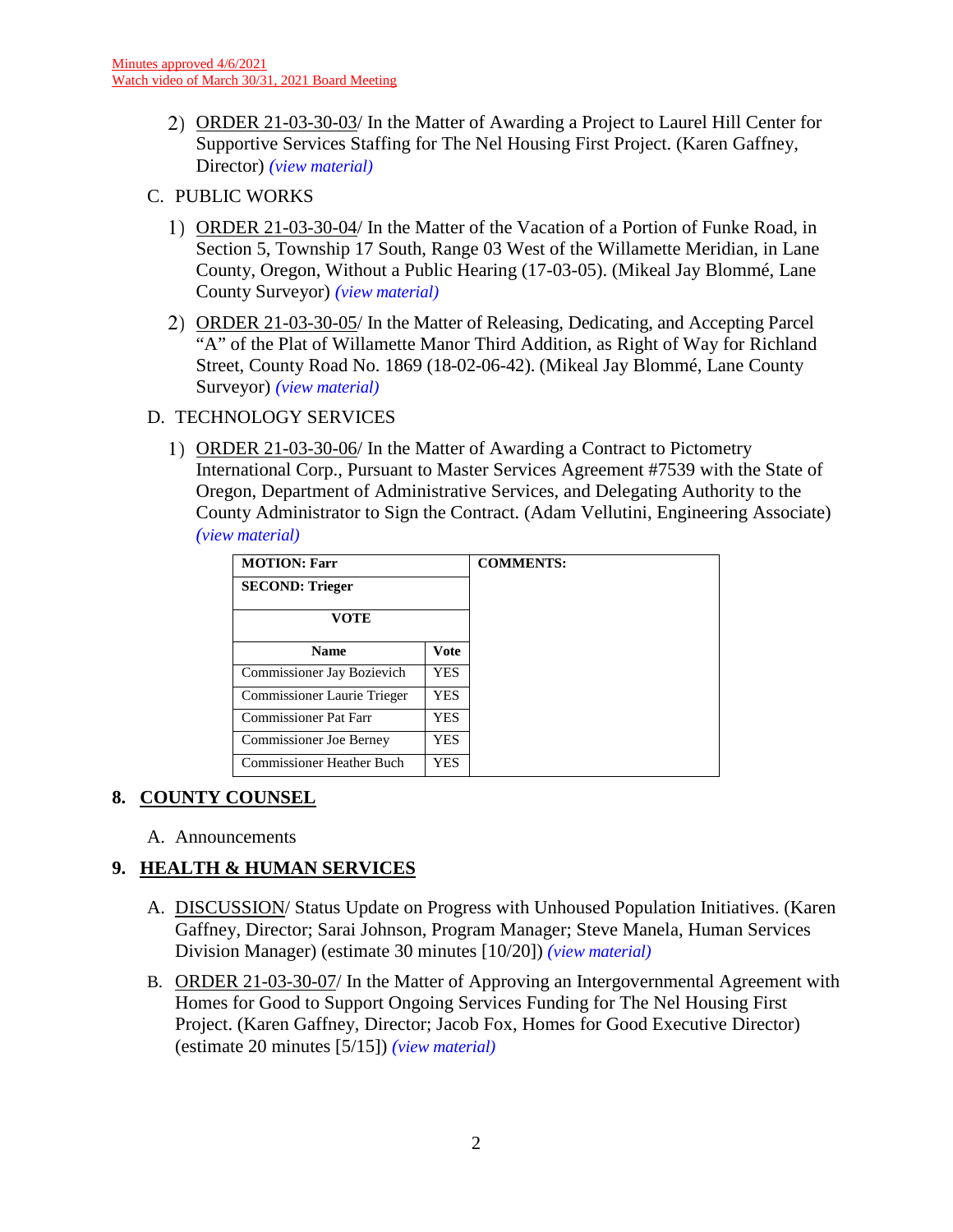| <b>MOTION: Trieger</b>           |      |
|----------------------------------|------|
| <b>SECOND: Buch</b>              |      |
| VOTE                             |      |
| <b>Name</b>                      | Vote |
| Commissioner Jay Bozievich       | YES. |
| Commissioner Laurie Trieger      | YES. |
| <b>Commissioner Pat Farr</b>     | YES  |
| <b>Commissioner Joe Berney</b>   | YES  |
| <b>Commissioner Heather Buch</b> | YES  |

# **10. COUNTY ADMINISTRATION**

A. ORDER 21-03-30-08/ In the Matter of Approving Receipt of a Business Oregon Grant to Support McKenzie Fire Recovery. (Austin Ramirez, Community and Economic Development Manager) (estimate 20 minutes [5/15]) *(view [material\)](http://www.lanecountyor.gov/UserFiles/Servers/Server_3585797/File/Government/BCC/2021/2021_AGENDAS/033021agenda/T.10.A.pdf)*

| <b>MOTION: Buch</b>            |             | <b>COMMENTS:</b> |
|--------------------------------|-------------|------------------|
| <b>SECOND: Farr</b>            |             |                  |
| <b>VOTE</b>                    |             |                  |
| <b>Name</b>                    | <b>Vote</b> |                  |
| Commissioner Jay Bozievich     | YES.        |                  |
| Commissioner Laurie Trieger    | YES.        |                  |
| <b>Commissioner Pat Farr</b>   | YES         |                  |
| <b>Commissioner Joe Berney</b> | YES         |                  |
| Commissioner Heather Buch      | YES.        |                  |

### B. Announcements

# **11. EXECUTIVE SESSION as per ORS 192.660**

(Remote Meeting)

### **12. OTHER BUSINESS**

### **Recess**

*During the COVID-19 global pandemic, the Board of Commissioners will be hosting their board meeting via webinar. To watch the live stream of the meeting, click [here](https://lanecounty.org/cms/One.aspx?portalId=3585881&pageId=7842434) – no registration is required to watch the live webcast.*

**TUESDAY, MARCH 30, 2021 – REGULAR MEETING**  (1:30 p.m.) (REMOTE MEETING)

# **13. PUBLIC WORKS**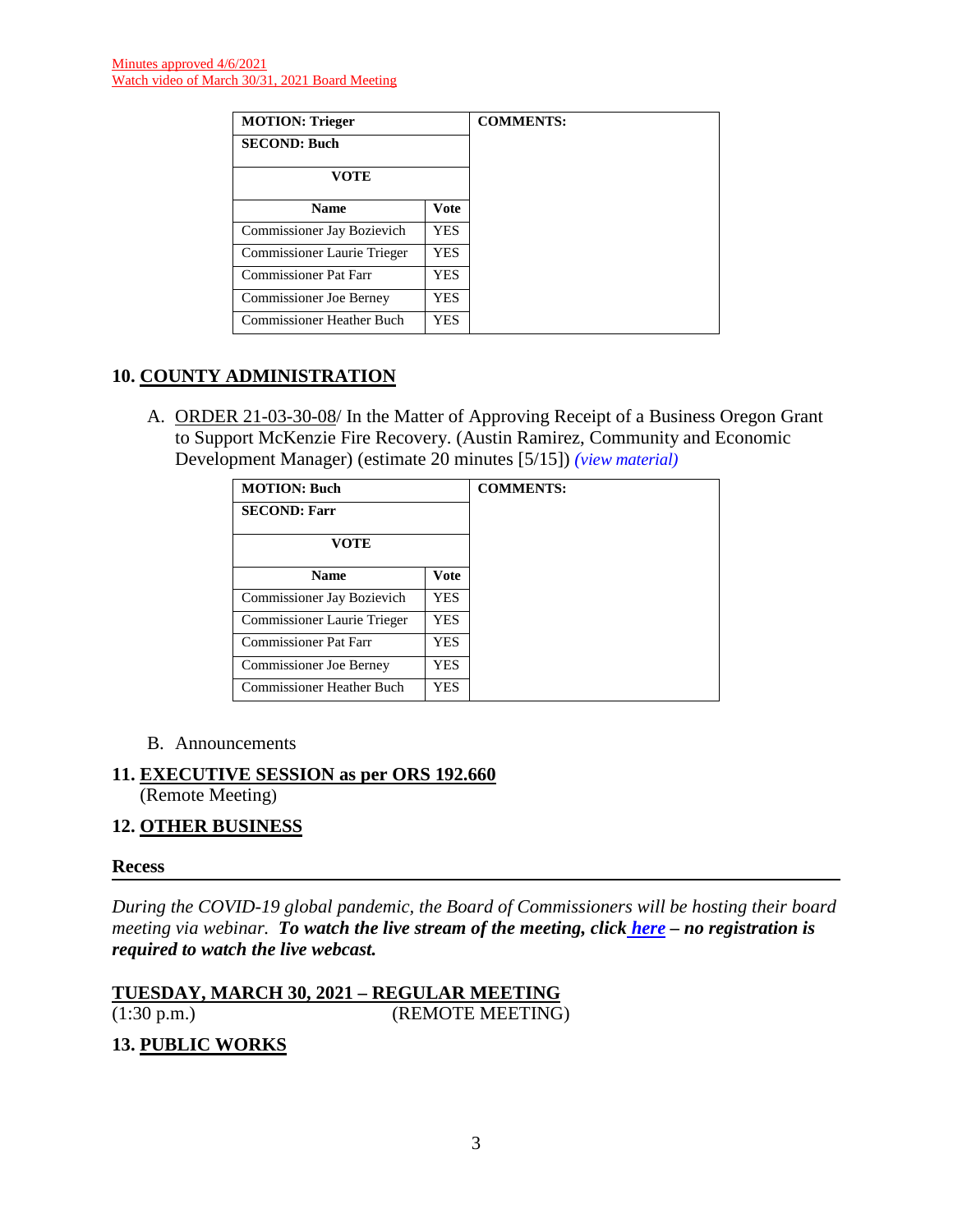- A. REPORT*/* Lane County Planning Commission 2020 Annual Report. (Amber Bell, Planning Director, Wayne Lemler, Chair, Lane County Planning Commission) (estimate 10 minutes [5/5]) (**1:30 p.m. Time Certain**) *(view [material\)](http://www.lanecountyor.gov/UserFiles/Servers/Server_3585797/File/Government/BCC/2021/2021_AGENDAS/033021agenda/T.13.A.pdf)*
- B. WORK SESSION/ In The Matter of Stormwater Program Changes and Funding (PM & NBA 11/30/2010, 11/11/2019, 6/2/2020) (Dan Hurley, Public Works Director, Peggy Keppler, County Engineer, Mauria Pappagallo, County Water Resources Coordinator, John Ghilarducci, FCS Group)(estimate 60 minutes [40/20]) *(view [material\)](http://www.lanecountyor.gov/UserFiles/Servers/Server_3585797/File/Government/BCC/2021/2021_AGENDAS/033021agenda/T.13.B.pdf)*

## **14. COUNTY ADMINISTRATION**

A. ORDER 21-03-30-09/ In the Matter of Adopting Recommendations of the Lane County Legislative Committee. (Alex Cuyler, Intergovernmental Relations Manager) (estimate 45 minutes [20/25]) *(view [material\)](http://www.lanecountyor.gov/UserFiles/Servers/Server_3585797/File/Government/BCC/2021/2021_AGENDAS/033021agenda/T.14.A.pdf)*

| <b>MOTION: Farr</b>               |            | <b>COMMENTS:</b> |
|-----------------------------------|------------|------------------|
| <b>SECOND: Buch</b>               |            |                  |
| <b>VOTE</b>                       |            |                  |
| <b>Name</b>                       | Vote       |                  |
| <b>Commissioner Jay Bozievich</b> | <b>YES</b> |                  |
| Commissioner Laurie Trieger       | YES.       |                  |
| <b>Commissioner Pat Farr</b>      | YES.       |                  |
| <b>Commissioner Joe Berney</b>    | YES.       |                  |
| <b>Commissioner Heather Buch</b>  | YES.       |                  |

B. ORDER 21-03-30-10/ In the Matter of Adopting Recommendations of the Lane County Legislative Committee Regarding Congressionally Directed Spending. (Alex Cuyler, Intergovernmental Relations Manager) (estimate 45 minutes [20/25]) *(view [material\)](http://www.lanecountyor.gov/UserFiles/Servers/Server_3585797/File/Government/BCC/2021/2021_AGENDAS/033021agenda/T.14.B.pdf)*

| <b>MOTION: Farr</b>            |                |
|--------------------------------|----------------|
| <b>SECOND: Trieger</b>         |                |
| <b>VOTE</b>                    |                |
| <b>Name</b>                    | <b>Vote</b>    |
| Commissioner Jay Bozievich     | N <sub>O</sub> |
| Commissioner Laurie Trieger    | <b>YES</b>     |
| <b>Commissioner Pat Farr</b>   | <b>YES</b>     |
| <b>Commissioner Joe Berney</b> | YES            |
| Commissioner Heather Buch      | <b>YES</b>     |

### **15. COMMISSIONERS' BUSINESS**

- A. Announcements
- B. Future Board Assignment Requests

# **16. REVIEW ASSIGNMENTS**

# **17. EXECUTIVE SESSION as per ORS 192.660**